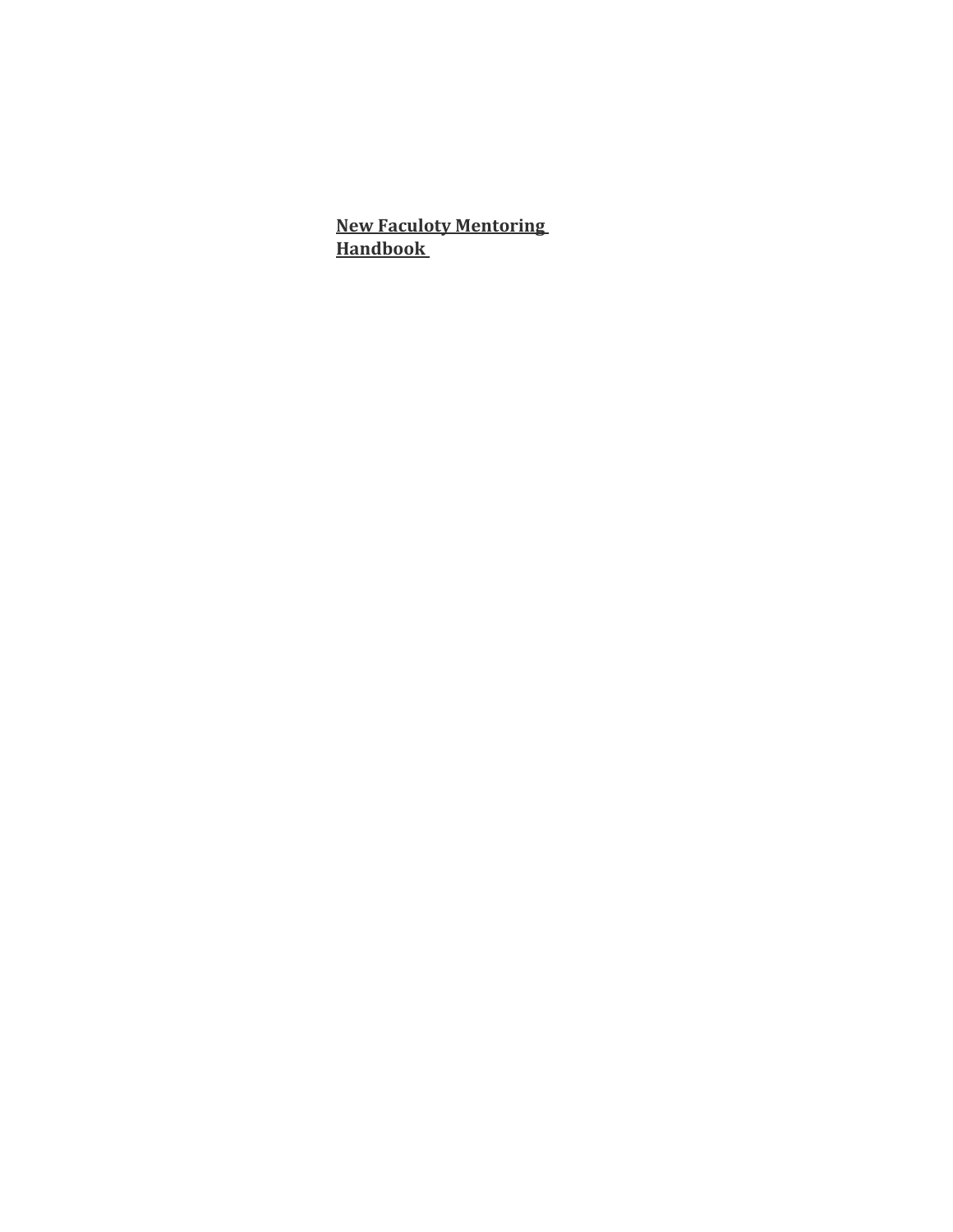## **What is Mentoring?**

Mentoring is most often defined as a professional relationship in which an experienced person (the mentor) assists another (the mentee) in developing specific skills and knowledge that will enhance the less-experienced person's professional and personal growth.

#### **What does a mentor do?**

The following are some of the mentor's functions:

- Teaches the mentee about a specific issue
- Coaches the mentee on a particular skill
- Facilitates the mentee's growth by sharing resources and networks
- Challenges the mentee to move beyond his or her comfort zone
- Creates a safe learning environment for taking risks

#### **Types of mentoring?**

#### **One-On-One Mentoring**

The most common mentoring model, one-on-one mentoring matches one mentor with one mentee. Most people prefer this model because it allows both participants to develop a personal relationship and provides individual support for the mentee.

#### **Group Mentoring**

Group mentoring requires a mentor to work with 4-6 mentees at one time. The group meets once or twice a month to discuss various topics. Combining senior and peer mentoring, the mentor and the peers help one another learn and develop appropriate skills and knowledge.

#### **Peer Mentoring**

In peer mentoring, faculty groups meet and network with their peers within or across departments. During these meetings, peers work on specific objectives, such as increased dissemination of scholarly work. One of the most positive and rewarding aspects of peer mentoring is that it gives you opportunities to contribute to the overall development of a group of colleagues, e.g., maintain contact with colleagues you met at New Faculty Orientation.

#### **Team Based Mentoring**

The model is based on the principle that new faculty receives sustained support, whether from one mentor, a team, or an evolving developmental mentor composite. In collaboration with the department chairs, the Office for Faculty Advancement guides new faculty in establishing a mentor team to build his or her own developmental network. The team is assembled based on the need of each new facult member with the team recruited within their own department and across departments, disciplines, and potentially institutions.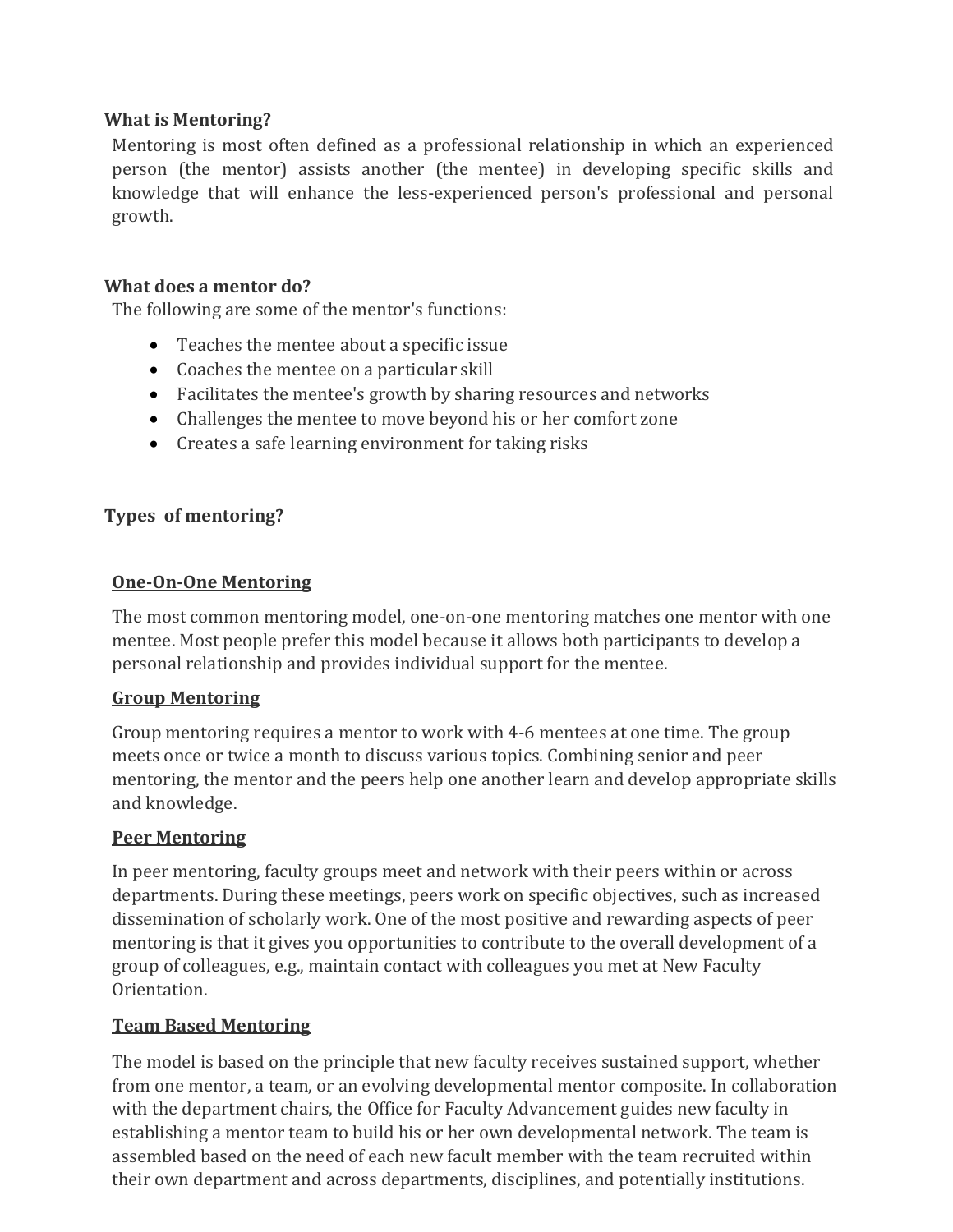## **Guidelines on Mentoring for New Faculty**

The chair and another senior faculty should serve both as sources of information and as advocates for the new faculty member. It is vital that the new faculty member has a "safe" person to whom he or she can bring questions or problems without fear of jeopardizing his or her career.

## **Mentoring New Faculty: Advice to Department Chairs (and/or Division Chiefs)**

There are a number of relatively simple things that a department key leadership member can do or facilitate that will greatly increase the chances of success for a new faculty member.

- In offer and reappointment letters: set clear expectations for success and resources available for assistance in achieving it.
- Make the expectations and criteria for promotion clear.
- Orient new faculty to the departmental culture and procedures, both formal and informal
- Assist faculty in finding appropriate mentors and providing appropriate mentoring to others.
- Hold faculty in the department accountable for effective mentorship and make part of the annual performance review a line item in annual reports from each faculty member.

**Introduce the new faculty member to the rest of the faculty.** Let him or her know which ones may be particularly helpful as mentors for teaching, dealing with medical students, residents, writing grants, etc. If there is no other recently hired faculty in your department, arrange for the new faculty member to meet individuals from other departments. If the new faculty member is a woman or minority, introduce him or her to other women and minorities in the medical school or on the Marshall University Campus.

## **Make sure the new faculty member gets put on all the appropriate distribution lists.**

These include announcements of faculty meetings, seminars, grants, fellowships, internal funding sources, seminars for developing skills in teaching and grant writing, etc. Make sure the new faculty member gets an email account and phone number. Inform any associations of women or minority faculty members about the new hire in your department.

**Don't overload new faculty members.** Don't overwhelm the new faculty with departmental committee assignments unless your department is too small to function without the new member's participation. Steer the new faculty, when ready, to committees that don't take up too much time, but which will give him or her chance for more visibility.

**Provide Frequent and Accurate Feedback.** A new faculty member undergoes considerable stress due to a lack of feedback about how he or she is doing with respect to the myriad criteria in the department. Junior faculty often perceive different strengths and weaknesses than does the department; therefore, communication on these issues is essential. In order to promote good communication,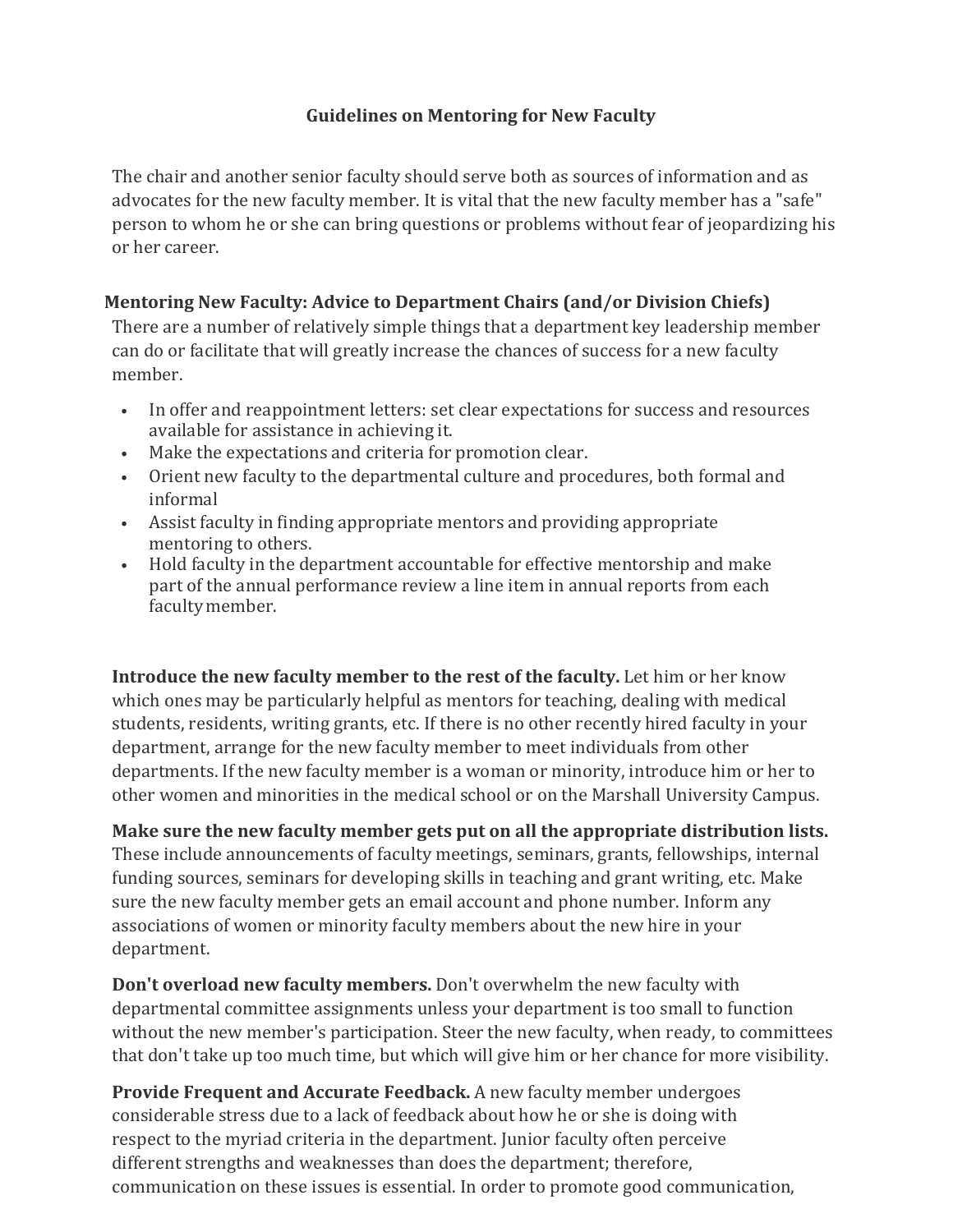formally evaluate junior faculty at least once each year, preferably twice. As part of this evaluation, ask about short-term and long-term goals as well as accomplishments. Help with research choices, how to secure funding, etc. Help make sure the new faculty member's goals coincide with those of the department. Share your thoughts on committee meetings and discuss both sides of an issue. Discuss specifically how the candidate is doing on a standard timescale for promotion and accomplishments, and note any strengths and weaknesses. Finally, send the new faculty member a written summary of your discussion. Ask for feedback if the faculty member doesn't agree with or understand what was written.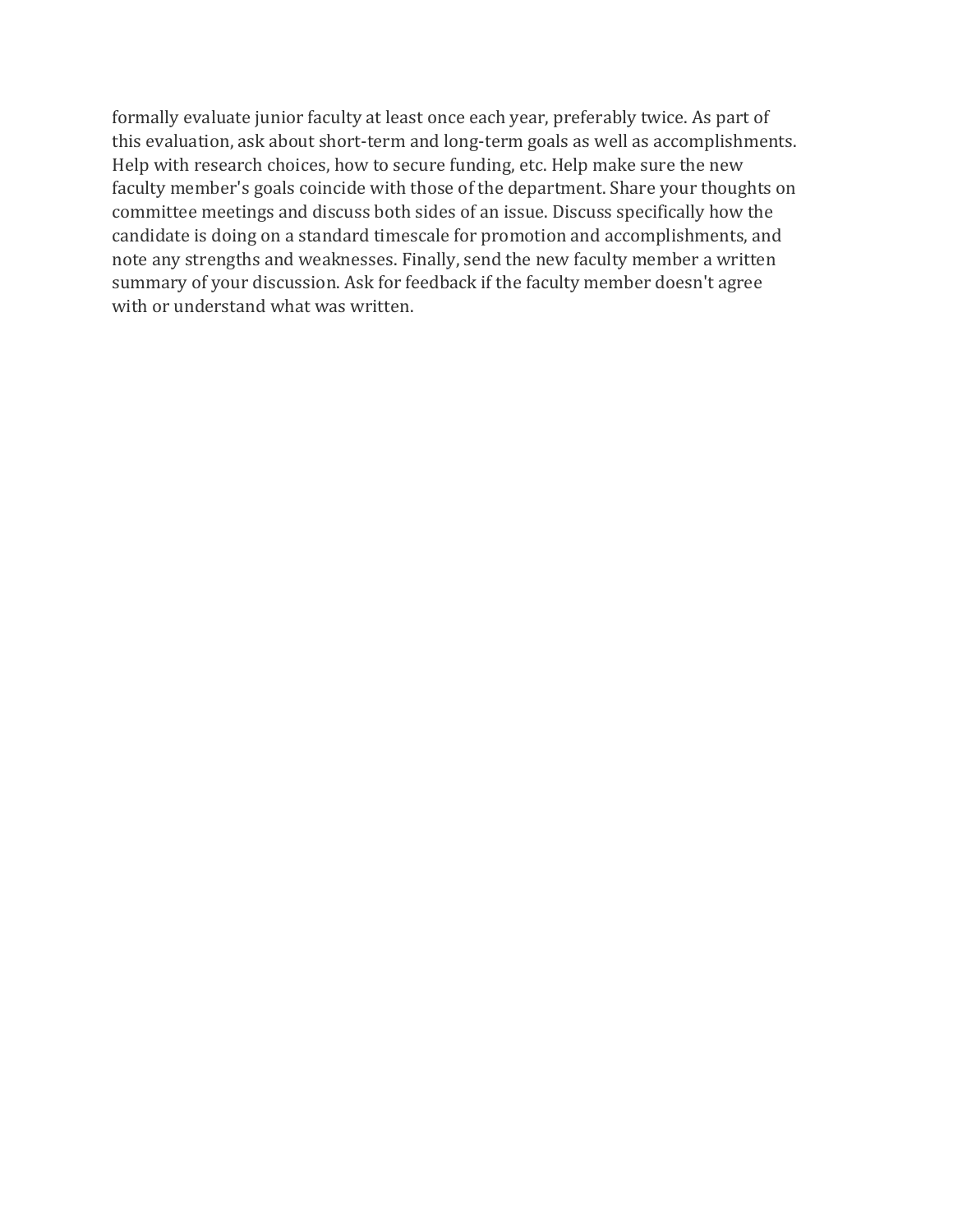#### **Mentor Roles and Responsibilities**

- Decide on a structure: Informal vs. Formal.
- Acknowledge similarities, differences.
- Recognize your different skill sets.
- Be a role model.
- Give constructive feedback.
- Promote creativity and skill development.
- Share the institution's mission, vision, values and culture.
- Help the individual develop goals, access resources and build a professional network.
- Set mutual expectations and responsibilities at the onset of the relationship and follow through.
- Formulate short and long-term goals including identifying values and a timeline for acquisition of skills and completion of tasks such as: writing a paper, joining a professional society, applying for a grant
- Ask for advice and listen thoughtfully

#### **Challenges of a Mentor**

- Realize that the goals of the individual being mentored may be different from yours.
- Know your limitations.
- Know your comfort zone.

#### **Mentee Roles and Responsibilities**

- Listen and consider alternatives.
- Know your strengths and weaknesses.
- Accept constructive feedback gracefully.
- Be willing to take risks with new ideas.
- Demonstrate initiative.

#### **Challenges of the mentee**

- Accept challenges as part of professional growth.
- Be open to your mentor suggesting alternatives.

#### **Mentee Self Reflection**

- What are my goals?
- How can a mentor assist me in meeting these goals?
- What are my competency levels and skill sets?
- What skills do I need to learn or improve?
- Think about who should be included in my developmental netowokr (colleagues, scholarly mentors, career advisors, educators, co-mentors, peer mentors)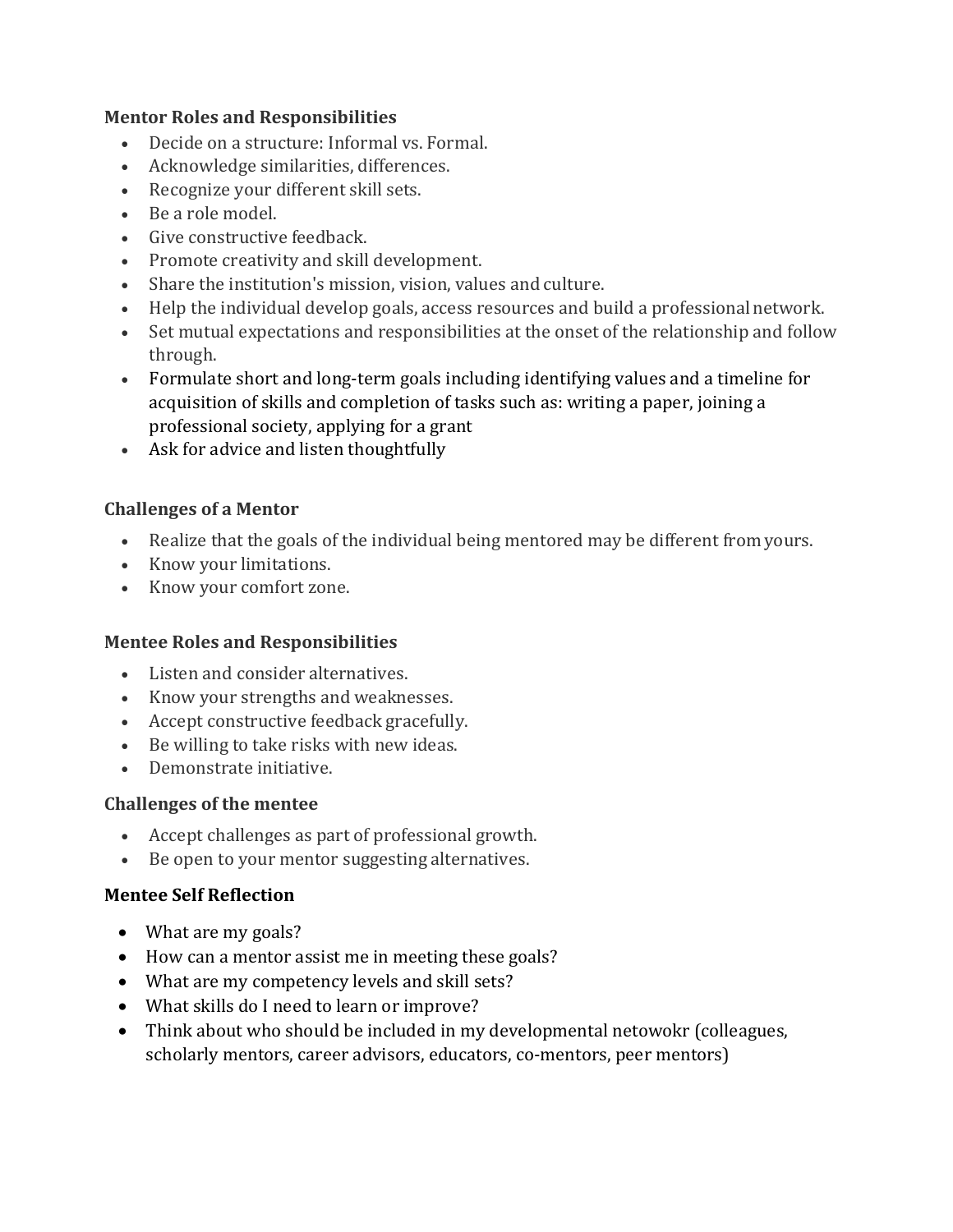## **Suggested Topics for Discussion for the Mentoring Session**

## *Research*

- Discuss proposed research project and how to develop aims and hypotheses.
- Do you need to add mentors with expertise in the specific research project you are working on to your Developmental Network?
- Write out a 2 page concept paper with brief background, aims , hypotheses and analysis plan of your proposed research.
- Assess skills/resources needed for projects and timeline.
- As about funding opportunities and how to interact with project officers.
- Meet frequently to ensure progress in meeting original project goals, developing new projects, writing manuscripts or grants.

## *Clinical Care*

- Discuss clinical expectations and goals for continuous learning.
- Are there areas of clinical focus and innovation for scholarship (review articles, case reports), research, collaborations and teaching?
- Discuss the proposed QI project what are the aims? Project design and methods? Assessment? Collaborators?
- Are there teaching skills needed for you to achieve national recognition?
- Do you have mentors with expertise in QI, health care reform, billing and coding, informatics, epidemiology, specific medical content or methodology, or statistics to your Developmental Netowrk?

## *Medical Education*

- Discuss courses and lectures taught and evaluations/ratings.
- Were you responsible for any innovative teaching methods? What strategic venues such as Grand Rounds, conference have you been invited to speak at? Who has observed you during teaching? What type of feedback have you received? What are your strategies for improvement?
- Do you need to add mentors with expertise in medical education or the specific educational project you are working on to your Developmental Network?

#### *Promotion*

- Discuss career trajectory and skills/deliverables needed to progress to next level.
- Familiarize yourself with the MUJCESOM Guidelines for Promotion in your specific are of excellence.

## *Work Life Balance*

- Ask your primary mentor to identify key steps in his/her career path that seem valuable
- As about wellness resources
- As about resources for family, child care, and work/life balance.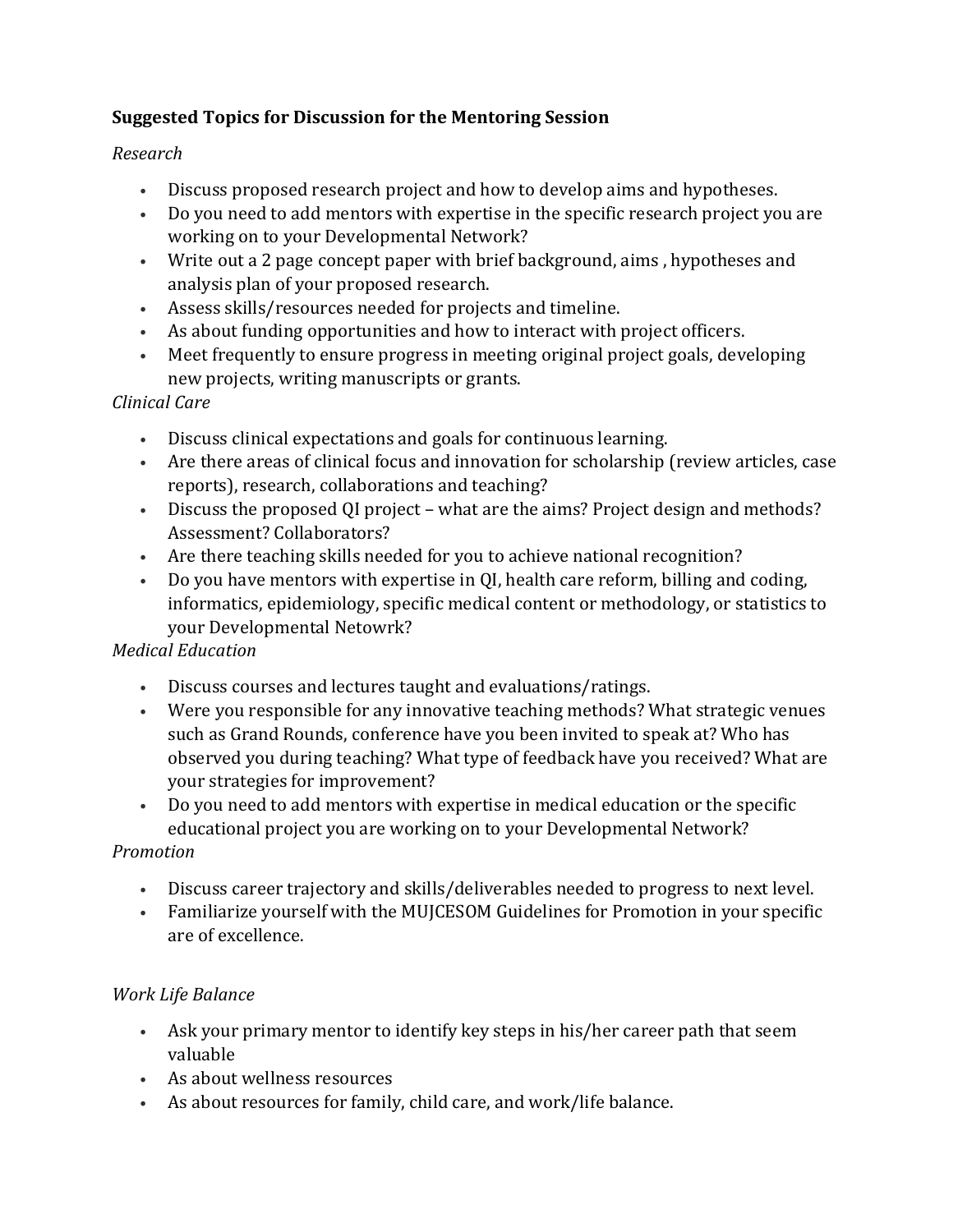Since the mentoring process requires a commitment and a willingness to devote time and energy, we recommend a minimum one-year commitment: which could be formal or informal. Over time, you should supplement Community of Mentors. If, after a period of time, you don't believe that either you or your mentor are able to contribute to an effective mentoring relationship, the OFA or your Chair can assist in finding or selecting different mentors. If a relationship ends, do so on good terms, keeping the lines of communication open with your mentor

Become a Mentor or Need a mentor

Please send your request with cv to [facultymentoring@marshall.edu](mailto:facultymentoring@marshall.edu)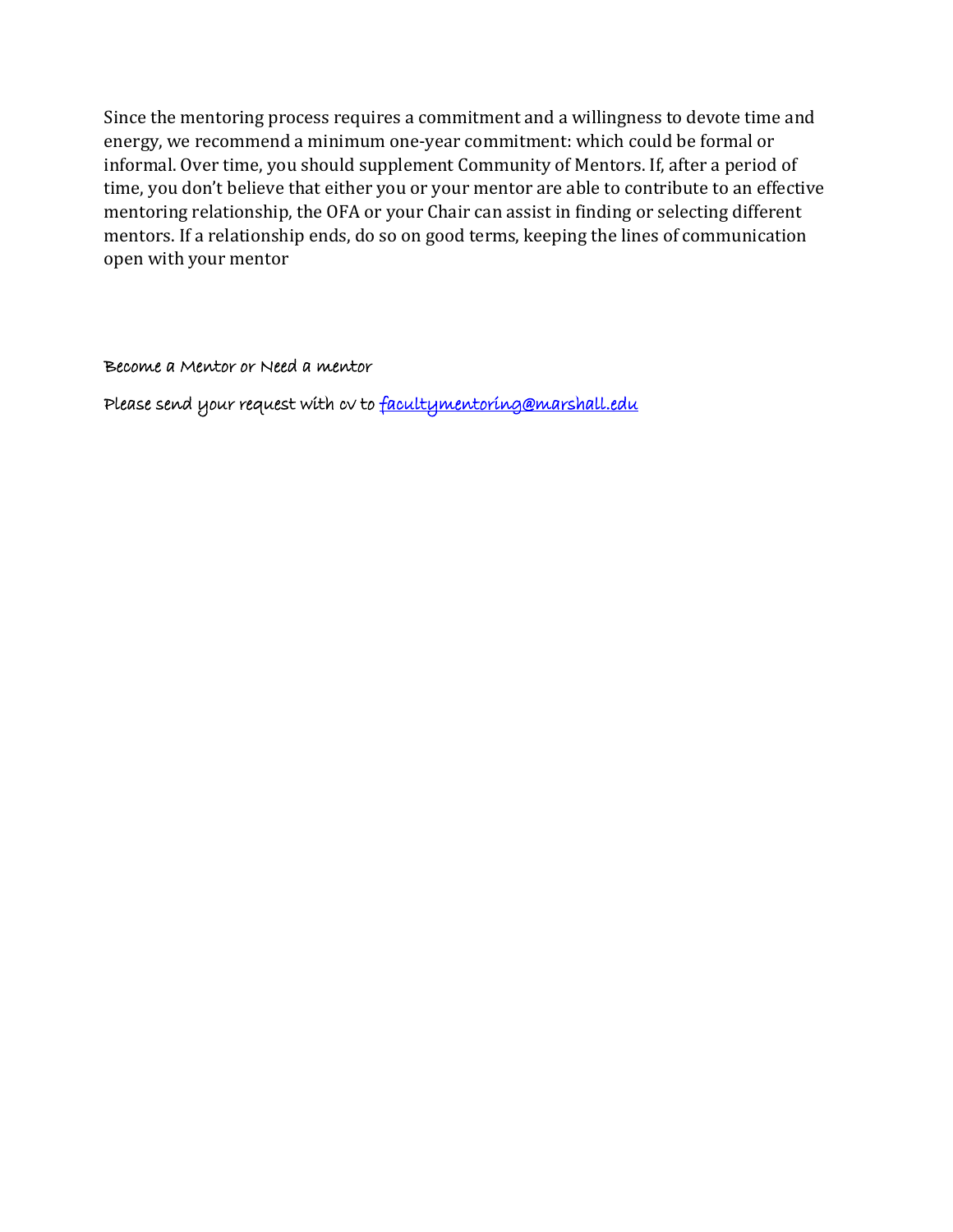# Mentoring literature Review

Argyris, C. 1991. [Teaching Smart People How to Learn. H](http://hbr.org/product/teaching-smart-people-how-to-learn/an/91301-PDF-ENG)arvard Business Review, 99-109.

Field, M. 2006 Leadership Lesson: Mentors and Protégés: What Protégés Bring to the [Equation](https://www.aamc.org/members/gfa/faculty_vitae/148556/mentors_proteges.html)

Benson, C et al. 2002. Effective faculty preceptoring [and mentoring during reorganization](http://www.ncbi.nlm.nih.gov/pubmed/12450479) of an [academic medical center. M](http://www.ncbi.nlm.nih.gov/pubmed/12450479)ed Teach; 24(5), 550-7. [PMID: 12450479](http://www.ncbi.nlm.nih.gov/pubmed/12450479)

Bickel, J et al. 2002[. Increasing Women's Leadership in Academic Medicine: Report of the AAMC](http://www.ncbi.nlm.nih.gov/pubmed/12377686) [Project Implementation Committee. A](http://www.ncbi.nlm.nih.gov/pubmed/12377686)cad Med; 77(10), 1043-61. [PMID: 12377686](http://www.ncbi.nlm.nih.gov/pubmed/12377686)

Blair, J et al. 2008. Facilitated peer- [mentorship: the challenges faced by facilitator mentors. T](http://www3.interscience.wiley.com/journal/121417659/abstract?CRETRY=1&SRETRY=0)he Clinical Teacher; 5(3), 133-137.

Bland, C et al. 2006. [Mentoring Systems: Benefits and Challenges of Diverse Mentoring](http://www.aamc.org/members/facultydev/facultyvitae/fall06/feature.htm) [Partnerships. A](http://www.aamc.org/members/facultydev/facultyvitae/fall06/feature.htm)AMC.

Bussey-Jones, J et al. 2006[. Repaving the Road to Academic Success: The IMeRGE Approach to Peer](http://www.ncbi.nlm.nih.gov/pubmed/16799297) [Mentoring.](http://www.ncbi.nlm.nih.gov/pubmed/16799297) Acad Med; 81(7), 674-9. [PMID: 16799297](http://www.ncbi.nlm.nih.gov/pubmed/16799297)

Bettmann, M. 2009. [Choosing a Research Project and a Research Mentor.](http://www.ncbi.nlm.nih.gov/pubmed/19349336) Circulation; 119, 1832- 1835[. PMID: 19349336](http://www.ncbi.nlm.nih.gov/pubmed/19349336)

Chew, LD et al. 2003. [Junior Faculty's Perspectives on Mentoring. A](http://www.ncbi.nlm.nih.gov/pubmed/12805052)cad Med; 78(6), 652. [PMID:](http://www.ncbi.nlm.nih.gov/pubmed) [12805052](http://www.ncbi.nlm.nih.gov/pubmed)

Cho CS, RamananRA, Feldman MD. 2011. [Defining the Ideal Qualities of Mentorship: A Qualitative](http://www.sciencedirect.com.ezproxy.bu.edu/science?_ob=ArticleURL&_udi=B6TDC-52RGXDT-8&_user=489277&_coverDate=05%2F31%2F2011&_rdoc=1&_fmt=high&_orig=gateway&_origin=gateway&_sort=d&_docanchor&view=c&_acct=C000022679&_version=1&_urlVersion=0&_userid=489277&md5=bf0c18f6a59d80c05d1875cee8c3d046&searchtype=a) [Analysis of the Characteristics of Outstanding Mentors. T](http://www.sciencedirect.com.ezproxy.bu.edu/science?_ob=ArticleURL&_udi=B6TDC-52RGXDT-8&_user=489277&_coverDate=05%2F31%2F2011&_rdoc=1&_fmt=high&_orig=gateway&_origin=gateway&_sort=d&_docanchor&view=c&_acct=C000022679&_version=1&_urlVersion=0&_userid=489277&md5=bf0c18f6a59d80c05d1875cee8c3d046&searchtype=a)he American Journal of Medicine; 124:453- 458. [PMID: 21531235](http://www.ncbi.nlm.nih.gov/pubmed/21531235)

Cora-Bramble D., Zhang K, Castillo-Page L. 2010. [Minority Faculty Members' Resilience and](http://www.ncbi.nlm.nih.gov.ezproxy.bu.edu/pubmed/20453809) [Academic Productivity: Are They Related?](http://www.ncbi.nlm.nih.gov.ezproxy.bu.edu/pubmed/20453809) Â Acad Med; 85(9),1492-1498.

Detsky, A et al. 2007. Academic Mentoringâ€"How to Give It and How to Get It. JAMA; 297(19), 2134-6[. PMID: 17507350](http://www.ncbi.nlm.nih.gov/pubmed/17507350)

Evans, J. 2008. [Mentoring Magic: How to be an effective](http://www.the-scientist.com/article/print/55235/) mentor: tips from two highly successful [principal investigators. T](http://www.the-scientist.com/article/print/55235/)he Scientist; 22(12), 70.

M. D. Feldman, P. A. Arean, S. J. Marshall, M. Lovett, and P. O'Sullivan. [Does mentoring matter:](http://journals.sfu.ca/coaction/index.php/meo/article/viewFile/5063/5582) [results](http://journals.sfu.ca/coaction/index.php/meo/article/viewFile/5063/5582)  [from a survey of faculty mentees at a large health sciences university.](http://journals.sfu.ca/coaction/index.php/meo/article/viewFile/5063/5582) Med Educ.Online. 15, 2010[.](http://www.ncbi.nlm.nih.gov/pubmed/20431710) [PMID: 20431710](http://www.ncbi.nlm.nih.gov/pubmed/20431710)

Higgins MC, Kram KE. Conceptualizing mentoring at work: A developmental network perspective. Academy of Management Review 2001;26(2):264-288

Thorndyke LE, Gusic ME, Milner RJ. Find a functional mentor. Academic Physician & Scientist; 2009;January 4-5

Bensimon, E. M., Ward, K., & Sanders, K. (2000). The department chair's role in developing new faculty into teachers and scholars. Bolton, MA: Anker Publishing Company.